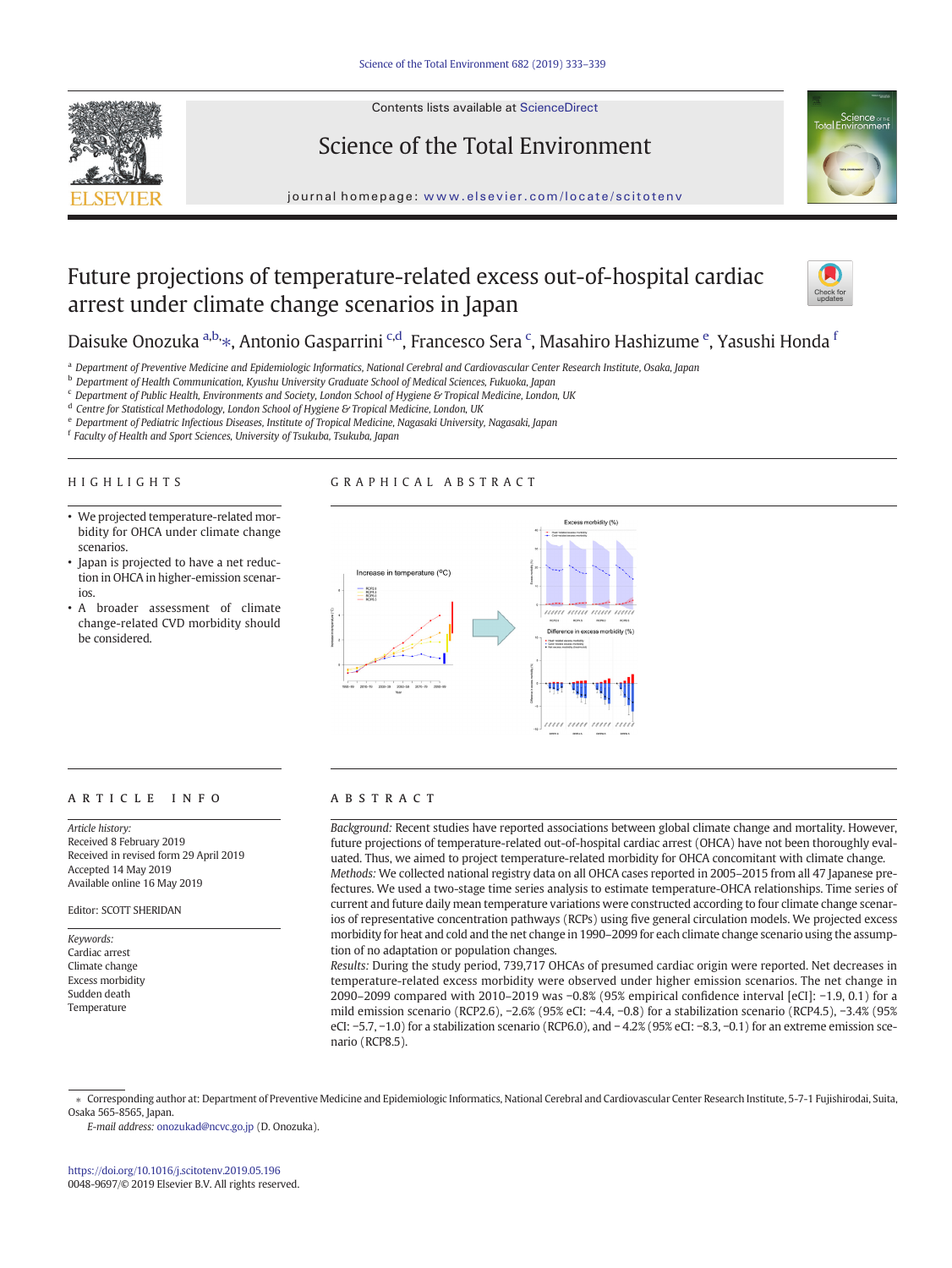Conclusions: Our study indicates that Japan is projected to experience a substantial net reduction in OHCAs in higher-emission scenarios. The decrease in risk is limited to a specific morbidity cause, and a broader assessment within climate change scenarios should consider other direct and indirect impacts.

© 2019 Elsevier B.V. All rights reserved.

#### 1. Introduction

Climate change is widely recognized as the most significant global health threat of the 21st century, and tackling climate change could be the greatest global health opportunity ([Watts et al., 2015](#page-6-0)). The fifth Intergovernmental Panel on Climate Change (IPCC) report indicates that high-end emissions scenarios project increases in global mean temperatures of between 2.6 and 4.8 °C by the end of the century [\(Pachauri](#page-6-0) [et al., 2014\)](#page-6-0). While a number of important human diseases have been associated with shifts in climate, a lack of long-term, high-quality data and a significant influence from socio-economic factors has led to some uncertainty in attributing any increase or re-emergence of diseases to climate change ([Patz et al., 2005](#page-6-0)). Recent studies have shown that climate change has the potential to substantially increase temperature-related mortality [\(Benmarhnia et al., 2014](#page-5-0); [Gasparrini](#page-5-0) [et al., 2017](#page-5-0); [Hajat et al., 2014](#page-5-0); [Lee and Kim, 2016](#page-5-0)). However, the future impact of health threats arising from climate change can differ quite significantly among diseases ([Watts et al., 2015\)](#page-6-0), and the impacts of climate change on morbidity has not been thoroughly evaluated.

Sudden cardiac arrest is a major contributor to morbidity and mortality in the general population, and accounts for almost 10–20% of all deaths ([Field et al., 2010\)](#page-5-0). In particular, out-of-hospital cardiac arrest (OHCA) is characterized by unexpected collapse due to a cardiac disorder ([Tian and Qiu, 2017\)](#page-6-0). Although resuscitation rates are generally improving globally, OHCA is a leading global cause of mortality [\(Nichol](#page-5-0) [et al., 2008](#page-5-0); [Wissenberg et al., 2013](#page-6-0)). Coronary artery disease is a key contributor to sudden cardiac arrest [\(Mozaffarian et al., 2015\)](#page-5-0). However, OHCA is multifactorial and complex in nature ([Patz et al., 2005](#page-6-0)). Several studies that aimed to quantify the burden of OHCA have had difficulty accurately accounting for potential adaptation to climate change over time and place. Meanwhile, OHCA remains a prime and significant cause of death due to cardiovascular diseases. It is therefore paramount to focus on OHCA to improve prediction estimates and to aid in prioritizing mitigation and adaptation policies to climate change in the future.

As concerns associated with climate change have increased over the past few decades, there has been emerging evidence supporting a relationship between OHCA and environmental factors such as extreme weather conditions like heat and cold events [\(Onozuka and Hagihara,](#page-6-0) [2017a, c, e\)](#page-6-0). For example, several studies have shown a positive association between extremely high and low temperatures and OHCA risk [\(Onozuka and Hagihara, 2017a](#page-6-0)). Moreover, recent studies have also shown that the majority of temperature-related OHCA burden is attributable to low temperatures, and that the effect of extreme temperatures is substantially lower than that of moderate temperatures [\(Onozuka and Hagihara, 2017c](#page-6-0)). These findings suggest that climate change may raise heat-related morbidity, while concomitantly reducing cold-related morbidity. However, future projections of temperature-related excess morbidity due to OHCA according to climate change scenarios have not been studied. Furthermore, the degree to which the anticipated reduction in cold-related morbidity can counter the rise in heat-related morbidity remains to be determined. This data will be important for the development of coordinated and evidence-based climate change and public health methods to prevent climate change-related OHCA.

Here, we aimed to project the future impact of climate change on temperature-attributable OHCA morbidity using Japanese national registry data from all OHCA cases reported in 2005–2015 that were assumed to be of cardiac origin.

## 2. Methods

# 2.1. Study design

We used the same study design and statistical framework described in detail elsewhere [\(Gasparrini et al., 2017](#page-5-0); [Vicedo-Cabrera et al., 2019\)](#page-6-0). Briefly, we used a two-stage time-series analysis to predict the association between temperature and daily morbidity due to OHCA in all 47 Japanese prefectures. Additionally, we acquired daily mean temperature time-series according to climate change scenarios of the four representative concentration pathways (RCPs), RCP2.6, RCP4.5, RCP6.0, and RCP8.5. We merged these data to estimate future projections of excess morbidity attributable to temperature.

#### 2.2. Ethics approval

This study was approved by the Ethics Committee of the Kyushu University Graduate School of Medical Sciences. Written informed consent was not required because of the retrospective observational nature of this study, which used national registry data, and the fact that enrolled subjects were deidentified by the Fire and Disaster Management Agency (FDMA).

#### 2.3. Data sources

We used national registry data from the FDMA regarding all OHCA cases that were reported from 2005 to 2015 in all 47 Japanese prefectures. According to Japan's Fire Service Act, municipal governmentenlisted emergency medical services (EMSs) are provided at around 800 fire stations and related dispatch centers across Japan. Given that EMS providers do not have the authority to terminate resuscitation in the field, all EMS-treated OHCA cases are transported to a hospital. EMS personnel summarize each OHCA case in conjunction with the physician in charge according to the standardized Utstein-style reporting guidelines for cardiac arrest [\(Hagihara et al., 2012\)](#page-5-0). The physician in charge together with the EMS personnel clinically ascertained the cause of cardiac arrest (i.e., presumed cardiac or non-cardiac). All arrests were considered to be of cardiac origin unless the cause was drowning, trauma, drug overdose, exsanguination, asphyxia, or any other obvious non-cardiac cause. Fire stations with dispatch centers in the 47 prefectures send their data to the FDMA, where the data is incorporated into the national registry system on the FDMA database server. According to the Fire Service Act, all OHCA cases must be registered in Japan. The national registry data for OHCA cases is therefore regarded as comprehensive across the country. The FDMA's computer system was used to check and validate the data for consistency ([Kitamura](#page-5-0) [et al., 2016\)](#page-5-0). We included all patients that experienced an OHCA of presumed cardiac origin, and we extracted the daily time-series of OHCA cases from the national registry database.

We also acquired data on daily mean temperatures from the Japan Meteorological Agency. Data from one weather station positioned in an urban area of the capital city was used as representative data for the region for each prefecture because these were synoptic climatological stations and intended to capture macro-scale weather for each prefecture. Daily mean temperatures were computed as 24-hour averages according to hourly measurements. Daily mean temperature was used as the main exposure index as it is indicative of exposure throughout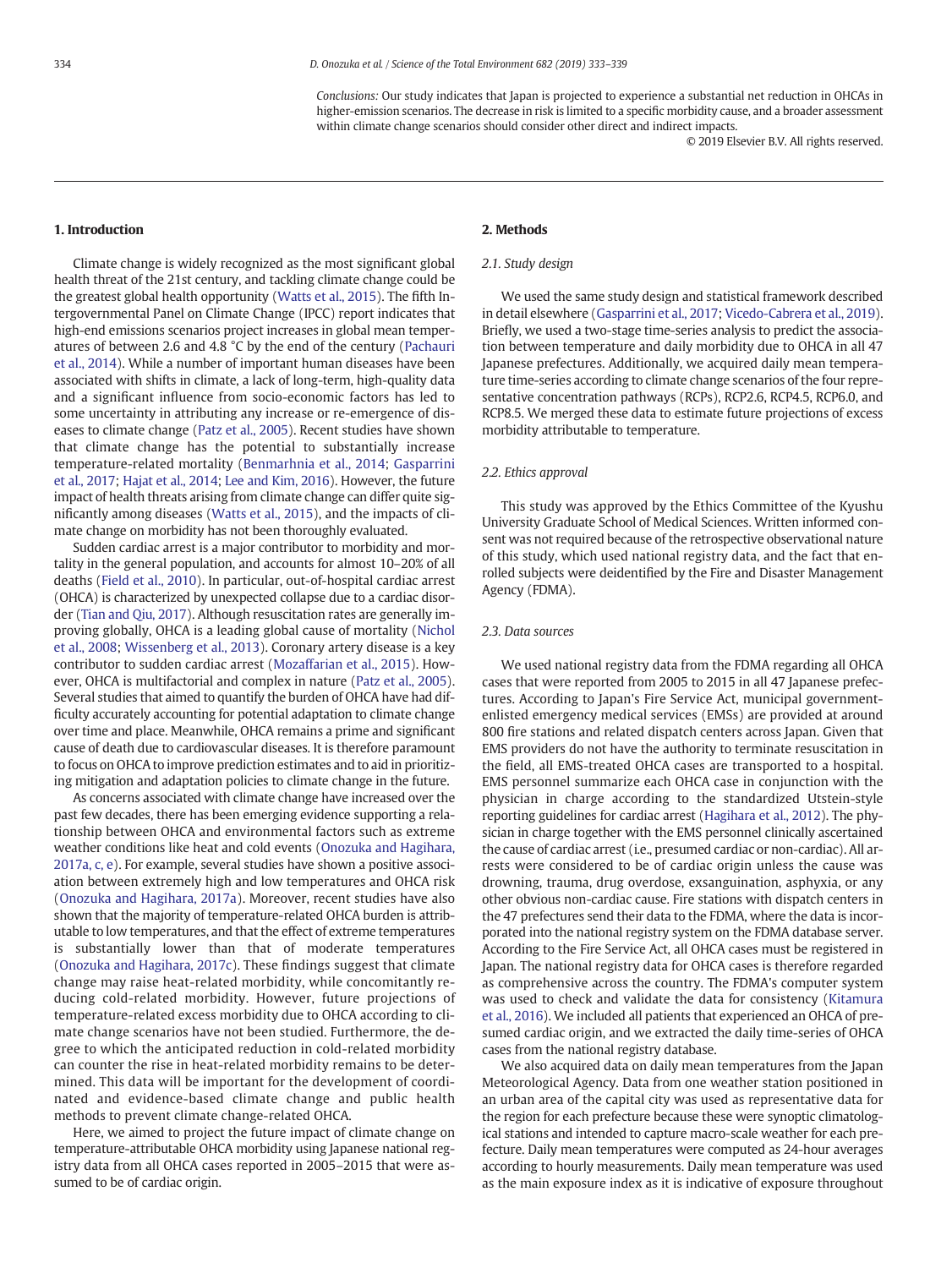the day and can be readily interpreted for decision-making purposes [\(Guo et al., 2011, 2014\)](#page-5-0).

#### 2.4. Scenario models

We estimated the projections of future temperature-related OHCA under four climate change scenarios using models of climate change and morbidity. First, we acquired time series data for daily mean temperatures according to four climate change scenarios of RCPs [\(van](#page-6-0) [Vuuren et al., 2011a\)](#page-6-0). The four RCPs (RCP2.6, RCP4.5, RCP6.0, and RCP8.5) present rising greenhouse gas concentration trajectories: RCP2.6 models a mild emission scenario in which peaks in radiative forcing at  $\sim$ 3 W/m<sup>2</sup> before 2100 and then declines to 2.6 W/m<sup>2</sup> by 2100, RCP4.5 models a stabilization scenario in which total radiative forcing is stabilized shortly after 2100, without overshooting the longrun radiative forcing target level of 4.5 W/m<sup>2</sup>, RCP6.0 models a stabilization scenario in which total radiative forcing is stabilized shortly after 2100, without overshoot pathway to 6.0 W/m<sup>2</sup>, by the application of a range of technologies and strategies for reducing greenhouse gas emissions, and RCP8.5 models an extreme emission scenario in which rising radiative forcing pathway leading to 8.5 W/m<sup>2</sup> by 2100 [\(van Vuuren](#page-6-0) [et al., 2011a\)](#page-6-0). The RCPs were generated following collaborations between integrated assessment modelers, climate modelers, terrestrial ecosystem modelers, and emission inventory experts ([van Vuuren](#page-6-0) [et al., 2011a\)](#page-6-0). Future projections of daily mean temperatures under each RCP were then developed using general circulation models (GCMs) [\(Warszawski et al., 2014](#page-6-0)). GCMs were designed to enable the quantification of representation of historical, current, and projected climate consistent with scenarios of increases in radiative atmospheric forces, summarized by RCPs. The Inter-Sectoral Impact Model Intercomparison Project (ISI-MIP) database includes daily temperature series for each RCP scenario of five GCMs (GFDL-ESM2M [\(Dunne et al., 2012,](#page-5-0) [2013\)](#page-5-0), HadGEM2-ES [\(Jones et al., 2011](#page-5-0)), IPSL-CM5A-LR [\(Mignot and](#page-5-0) [Bony, 2013](#page-5-0)), MIROC-ESM-CHEM [\(Watanabe et al., 2011\)](#page-6-0), and NorESMI-M [\(Bentsen et al., 2013](#page-5-0); [Iversen et al., 2013](#page-5-0))), and these five GCMs were regarded as the representatives of the full range of projections of future climate based on the current existing scientific literature within the fifth phase of the Climate Model Intercomparison Project (CMIP5) models [\(Taylor et al., 2012;](#page-6-0) [Warszawski et al., 2014\)](#page-6-0). The ISI-MIP database ([https://www.isimip.org/\)](https://www.isimip.org/) contains time series of daily mean temperatures for historical (1960–2005) and projected (2006–2099) periods, which are bias-corrected and downscaled to  $0.5^{\circ}$  ×  $0.5^{\circ}$  spatial resolution [\(Warszawski et al., 2014\)](#page-6-0). GCMs were generated by considering the difference in climate change impact at varying levels of global warming according to the four RCPs to produce the highest and lowest end-of-century forcings [\(Warszawski et al., 2014](#page-6-0)). When the modelled daily temperature series are applied to exposureresponse relationships estimated using observed daily time series for daily mean temperature, deviations between the modelled and observed daily temperature series may produce biased results in the impact projections. Therefore, the modelled daily temperature series were corrected using the bias-correction method, which recalibrated using the monthly mean and the daily variability around the monthly mean of observed daily temperature series [\(Hempel et al., 2013\)](#page-5-0). We calculated the projected daily time series of OHCAs as the mean observed count for each day of the year, and repeated this across the projection period (1990–2099).

# 2.5. Statistical analysis

# 2.5.1. Estimation of exposure-response relationships

We used two-stage time series analysis to predict the prefecturespecific non-linear lag impact of temperature on OHCA, as described previously ([Gasparrini et al., 2016;](#page-5-0) [Onozuka and Hagihara, 2017c;](#page-6-0) [Zhang et al., 2019, 2017](#page-6-0)). Briefly, first, we investigated the association between temperature and OHCA in individual prefectures using a time-series quasi-Poisson regression model combined with a distributed lag non-linear model, adjusting for season, long-term trends, and day of the week. We examined lag periods of up to 21 days to consider the delayed impact of low temperatures. Second, we combined prefecture-specific estimates using multivariate meta-regression models to predict the nationwide non-linear temperature-OHCA association. This method has been described in detail elsewhere [\(Gasparrini](#page-5-0) [et al., 2017](#page-5-0); [Vicedo-Cabrera et al., 2019](#page-6-0)).

# 2.5.2. Projection of the effect on morbidity

We projected excess morbidity due to temperature using the daily temperature and morbidity time-series model according to the assumption of no adaptation or population changes, as described previously [\(Gasparrini et al., 2016;](#page-5-0) [Onozuka and Hagihara, 2017c\)](#page-6-0). Briefly, we determined the minimum morbidity temperature using the lowest value of the total cumulative relative risk between temperature and OHCA. We used the minimum morbidity temperature as a reference to compute the attributable risk by re-centering the natural cubic spline. This value was regarded as the optimal temperature. The total attributable number of OHCAs as a result of non-optimal temperatures was computed as the sum of contributions from all days in the series. The ratio of this value to the total number of OHCAs was regarded as the total attributable fraction. Components that were attributable to low and high temperatures were computed by accumulating the subsets corresponding to days with temperatures below or above the minimum morbidity temperature. First, we estimated the excess morbidity for each prefecture and combinations of GCMs and RCPs. Second, we computed attributable fractions as GCM-ensemble means according to decade and RCP using the respective total number of OHCAs as the denominator. Monte Carlo simulations were used to compute empirical confidence intervals (eCIs), calculate the uncertainty in both the estimated exposurelag-response association and climate projections among GCMs. Details of this method were described previously [\(Gasparrini et al., 2017;](#page-5-0) [Vicedo-Cabrera et al., 2019\)](#page-6-0).

For sensitivity analysis, modeling selections were tested by controlling for different degrees of freedom for time trends (6 and 10 degrees of freedom per year), by choosing different lags (14 and 28 days), and by including or excluding different confounding factors (relative humidity, public holiday, and day of the week). All statistical analyses were conducted using R 3.5.0 (R Core Team, R Foundation for Statistical Computing, Vienna, Austria), specifically using the dlnm and mvmeta packages.

# 3. Results

A total of 739,717 OHCA cases of presumed cardiac origin were registered between January 1, 2005 and December 31, 2015 in the 47 prefectures of Japan. The daily mean temperature was 15.6 °C, and the prefecture-specific daily mean temperature ranged from 9.4 °C in Hokkaido Prefecture to 17.4 °C in Fukuoka Prefecture [\(Figs. 1](#page-3-0), S1 and Table S1 in the Supplement).

The variation in the mean temperature in the current period (2010–2019) and the projected increase at the end of the 21st century (2090–2099) in the four RCP scenarios in Japan are shown in [Fig. 2](#page-3-0) and [Table 1.](#page-4-0) We projected a steep rise in mean temperatures under high-end emission scenarios (RCP6.0 and RCP8.5); however, this rise slowed or tended to be reduced after a number of decades under climate change scenarios that assume greenhouse gas mitigation policies (RCP2.6 and RCP4.5) [\(Figs. 2](#page-3-0) and S2 in the Supplement). By the end of the 21st century, a drop in greenhouse gas emissions may avert warming in Japan, with a mean rise in temperature of 0.6 °C (range: 0.4–0.9) under RCP2.6 compared to 4.0  $^{\circ}$ C (range: 3.0–4.9) under RCP8.5. The respective data from each prefecture are shown in Figs. S2 and S3 in the Supplement.

Projected trends in heat- and cold-related excess morbidity according to three RCPs in Japan are summarized in [Fig. 3](#page-4-0) and [Table 1](#page-4-0). Our findings showed a common pattern of a reduction in cold-related morbidity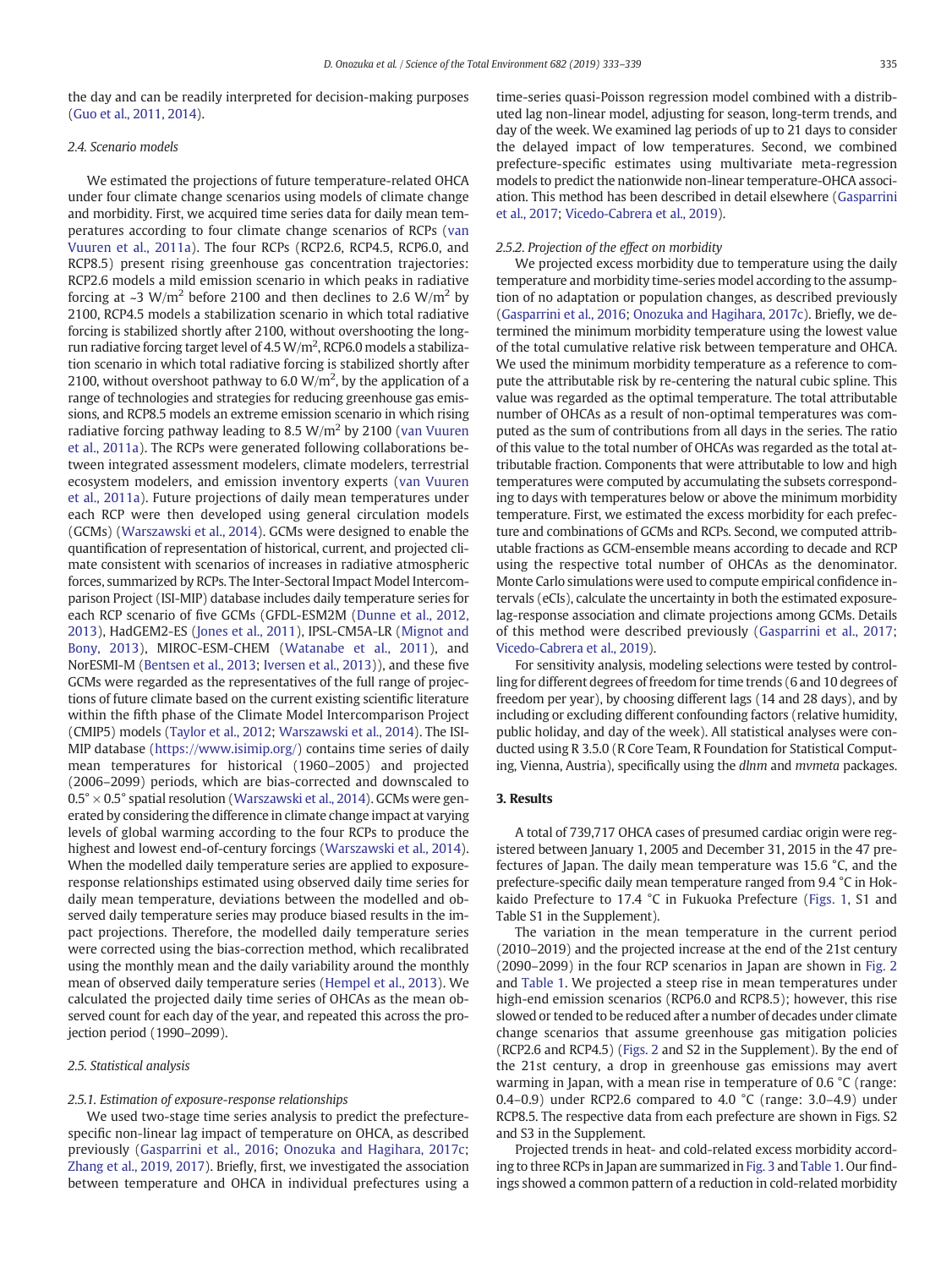<span id="page-3-0"></span>

Fig. 1. The geographic distribution of the 47 Japanese prefectures and climate stations. The colors represent different ranges of mean daily temperature during the study period.

and mild rise in excess morbidity due to heat across the scenarios. The projected slopes were steeper under RCP8.5, while the trends were shallower throughout the 21st century under scenarios that assume mitigation strategies. Cold-related excess morbidity is projected to be reduced from 19.9% (95% eCI: −0.1, 33.4) in 2010–2019 to 13.8% (95%



Fig. 2. Decadal temperature trends in Japan by scenario. The graph shows the projected increase in temperature (°C, GCM-ensemble average), averaged by decade and climate change scenario, compared to the current period (2010–2019). GCM = general circulation model.

eCI: −2.5, 25.5) in 2090–2099 under scenarios of intense warming (RCP8.5), and there is a large degree of uncertainty for cold-related morbidity. In contrast, heat-related excess morbidity is projected to rise from 0.4% (95% eCI: 0.1, 0.6) to 2.4% (95% eCI: 0.5, 4.2) across the same period and conditions. The respective data from each prefecture are shown in Figs. S4 and S5 in the Supplement.

Temporal changes in excess morbidity under three different RCPs in Japan are summarized in [Fig. 4](#page-4-0) and [Table 1](#page-4-0). There was a marked net reduction in excess morbidity, ranging from −0.8% (95% eCI −1.9, 0.1) under RCP2.6 to −4.2% (95% eCI −8.3, −0.1) under RCP8.5. The respective data from each prefecture are shown in Fig. S6 and Tables S2–S5 in the Supplement.

The sensitivity analysis revealed that varying the choice of model had little effect on the estimates (Table S6 in the Supplement).

## 4. Discussion

We investigated projections of the nationwide impact of temperature on OHCA in Japan according to different climate change scenarios using recently developed study designs and advanced statistical methods. We found that temperature-related excess morbidity is expected to be reduced under higher emission scenarios. To our knowledge, our study is the first to investigate the possible impact of temperature changes according to climate change scenarios on OHCA. Our findings indicate that climate change may have positive effects on OHCA.

Our study shows that climate change may possibly result in a marked reduction in temperature-related OHCA. We also found a steep reduction in cold-related excess morbidity under higher emission scenarios of global warming, and a small increase in heat-related excess morbidity. These findings agree with those of recent studies, which predict that lower intensity warming and bigger reductions in cold-related excess mortality could stimulate a minimal negative net effect in temperate areas, including Japan [\(Gasparrini et al., 2017\)](#page-5-0). Moreover, temperature-related mortality due to acute ischemic heart disease is projected to remain stable over time under changing climate conditions in China [\(Li et al., 2018](#page-5-0)). However, another study in China projected that temperature-related cardiovascular disease mortality will increase under different RCP scenarios [\(Zhang et al., 2018\)](#page-6-0). These findings indicate that ambient temperatures may impact the various subtypes of cardiovascular diseases in differing ways [\(Lin et al., 2009](#page-5-0)). Further, the mechanisms governing cardiac events involve multiple factors and complex interactions [\(Woodhouse et al., 1994\)](#page-6-0). Although the physiological mechanism underlying temperature-related cardiovascular events remains to be elucidated, our results emphasize the need for additional studies on the projections of temperature-related excess morbidity for cardiovascular diseases.

The net reduction in OHCA as a result of global warming may be explained by several mechanisms. First, increasing temperature due to global warming may reduce health problems related to low temperatures, which can lead to offset the increase in morbidity by high temperatures. A recent study has shown that, although both high and low temperatures are responsible for OHCA burden, most OHCA cases are attributable to low temperatures [\(Onozuka and Hagihara, 2017c](#page-6-0)). Regarding low temperature-related health problems, recent studies have indicated that circulatory and coronary heart disease and ST-elevation myocardial infarction (STEMI) mortality is increased with low temperatures [\(Schwartz et al., 2015\)](#page-6-0). It is possible that low temperatures trigger sympathetic stimulation and a rise in cardiac workload, which could stress a person with severe coronary stenosis and/or advanced heart failure beyond their compensation threshold [\(Izzo Jr. et al., 1990;](#page-5-0) [Schwartz et al., 2015;](#page-6-0) [Wolf et al., 2009](#page-6-0)). Second, low temperatures may contribute to the cardiovascular stress response by increasing blood viscosity, changing heart rate variability, and impacting inflammatory responses ([Keatinge et al., 1986](#page-5-0)). Low temperature periods have been linked to high excess risk of heart failure, arrhythmia, and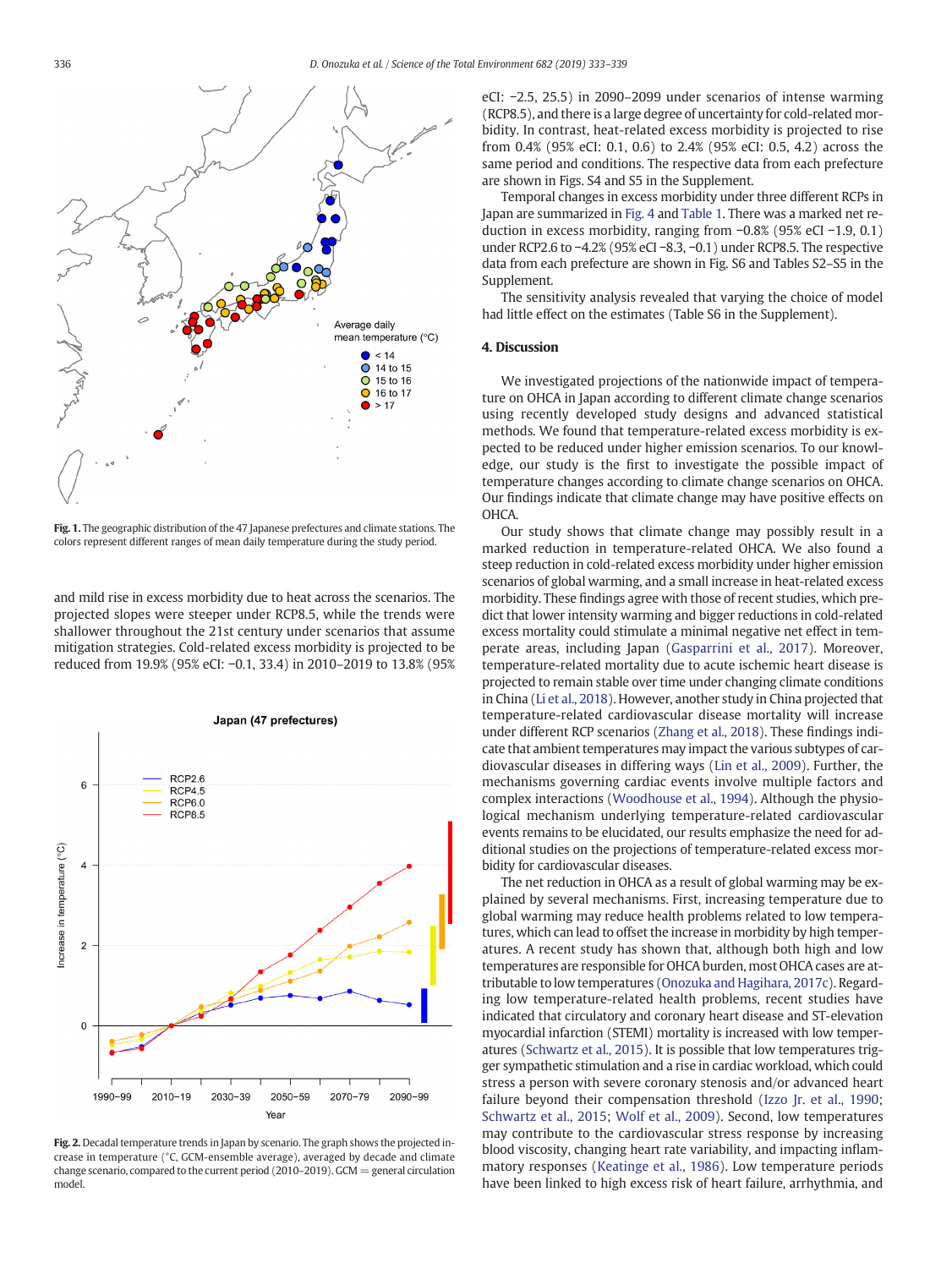<span id="page-4-0"></span>

| . .<br>. . |  |
|------------|--|
|------------|--|

|  |  |  |  | Heat-related, cold-related, and net excess morbidity (%) with 95% eCI by period and climate change scenario in Japan. |
|--|--|--|--|-----------------------------------------------------------------------------------------------------------------------|
|--|--|--|--|-----------------------------------------------------------------------------------------------------------------------|

| Scenario      | Projected increase in temperature<br>(2090-2099 vs 2010-2019) | Effect                     | Period                                     |                                                                                         |                                                                                        |
|---------------|---------------------------------------------------------------|----------------------------|--------------------------------------------|-----------------------------------------------------------------------------------------|----------------------------------------------------------------------------------------|
|               |                                                               |                            | 2010-2019                                  | 2050-2059                                                                               | 2090-2099                                                                              |
| RCP2.6        | 0.6(0.4, 0.9)                                                 | Heat<br>Cold<br>Net        | 0.4(0.1, 0.6)<br>$19.9(-0.1, 33.2)$<br>$-$ | 0.7(0.2, 1.4)<br>$18.6(-0.9, 31.9)$<br>$-1.0$ ( $-2.3$ , $-0.1$ )                       | 0.6(0.2, 0.9)<br>$18.9(-0.7, 32.3)$<br>$-0.8$ ( $-1.9, 0.1$ )                          |
| RCP4.5        | 1.8(1.4, 2.2)                                                 | Heat<br>Cold               | 0.3(0.1, 0.5)<br>20.1(0.2, 33.4)           | 0.8(0.2, 1.4)<br>$17.6(-1.4, 30.7)$                                                     | 1.0(0.2, 1.8)<br>$16.8(-1.8, 29.8)$                                                    |
| RCP6.0        | 2.5(1.7, 3.0)                                                 | Net<br>Heat<br>Cold        | 0.3(0.1, 0.5)<br>20.3(0.3, 33.8)           | $-2.0$ ( $-3.1, -0.8$ )<br>0.6(0.2, 1.0)<br>$18.2(-1.1, 31.3)$                          | $-2.6$ ( $-4.4$ , $-0.8$ )<br>1.4(0.3, 2.8)<br>$15.9(-2.1, 28.5)$                      |
| <b>RCP8.5</b> | 4.0(3.0, 4.9)                                                 | Net<br>Heat<br>Cold<br>Net | 0.4(0.1, 0.6)<br>$19.9(-0.1, 33.4)$        | $-1.9(-3.1, -0.9)$<br>1.0(0.3, 1.8)<br>$16.8(-1.8, 29.5)$<br>$-2.5$ ( $-4.8$ , $-0.5$ ) | $-3.4(-5.7,-1.0)$<br>2.4(0.5, 4.2)<br>$13.8(-2.5, 25.5)$<br>$-4.2$ ( $-8.3$ , $-0.1$ ) |

Data on projected increase in temperature are average mean prefecture-specific temperature (range) as GCM-ensemble. RCP = representative concentration pathway. GCM = general circulation model.

atrial fibrillation [\(Medina-Ramon et al., 2006](#page-5-0)). Low temperatures raise sympathetic tone, blood pressure, vascular resistance, fibrinogen level, platelet count, some clotting factors, and blood viscosity, which can raise the risk of plaque rupture, thrombosis, and STEMI mortality [\(Izzo](#page-5-0) [Jr. et al., 1990](#page-5-0); [Schwartz et al., 2015](#page-6-0); [Wolf et al., 2009\)](#page-6-0). Furthermore, those with reduced vitamin D levels are vulnerable to sudden cardiac death during winter, suggesting that increasing vitamin D levels by adequate sun exposure in the winter months may be significant for decreasing sudden cardiac death ([Deo et al., 2011;](#page-5-0) [Drechsler et al., 2010;](#page-5-0) [Giovannucci et al., 2008](#page-5-0); [Onozuka and Hagihara, 2017b, d](#page-6-0)). Our findings are therefore physiologically plausible and suggest that climate change according to different levels of future global warming may markedly reduce OHCA.

Our findings suggest that variations in temperature-related excess OHCA are proportional to the degree of global warming under each of the RCP emission scenarios. We found that the largest net reduction in excess morbidity was projected under RCP8.5, which assumes very high greenhouse gas emissions ([Pachauri et al., 2014\)](#page-6-0). In contrast, the net reduction in excess morbidity is lower under RCP2.6, which assumes a limited increase in global mean temperatures of 2 °C following climate change adaptation and mitigation policies ([van Vuuren et al., 2011b](#page-6-0)). Although recent studies have reported the negative impacts of climate change on mortality [\(Gasparrini et al., 2017](#page-5-0)), there may be inconsistencies in the direction and magnitude of the impacts on mortality and morbidity due to climate change. Our results emphasize the importance of further investigation into projections of global warming and the associated impacts on mortality and morbidity due to different causes.

Our results have practical implications for refining or adjusting estimates for climate change-related OHCA in future public health policies. Our study projects a largest decrease in net excess OHCA morbidity due to climate change under high-emission scenarios. The majority of the excess morbidity was attributable to low temperatures, while heat was only associated with a small fraction of excess morbidity. Additionally, the reduction in temperature-related net excess morbidity is



Fig. 3. Trends in heat-related and cold-related excess morbidity in Japan. The graph shows the excess morbidity by decade attributed to heat and cold under three climate change scenarios (RCP2.6, RCP4.5, RCP6.0, and RCP8.5). Estimates are reported as GCM-ensemble mean decadal fractions. The shaded areas represent 95% empirical confidence intervals  $(eCIs)$ . RCP = representative concentration pathway: GCM = general circulation model.



Fig. 4. Temporal change in excess morbidity in Japan. The graph shows the difference in excess morbidity by decade compared with 2010–2019 under three climate change scenarios (RCP2.6, RCP4.5, RCP6.0, and RCP8.5). Estimates are reported as GCM-ensemble means. The black vertical segments represent 95% empirical CIs (eCIs) of net difference.  $RCP =$  representative concentration pathway;  $GCM =$  general circulation model.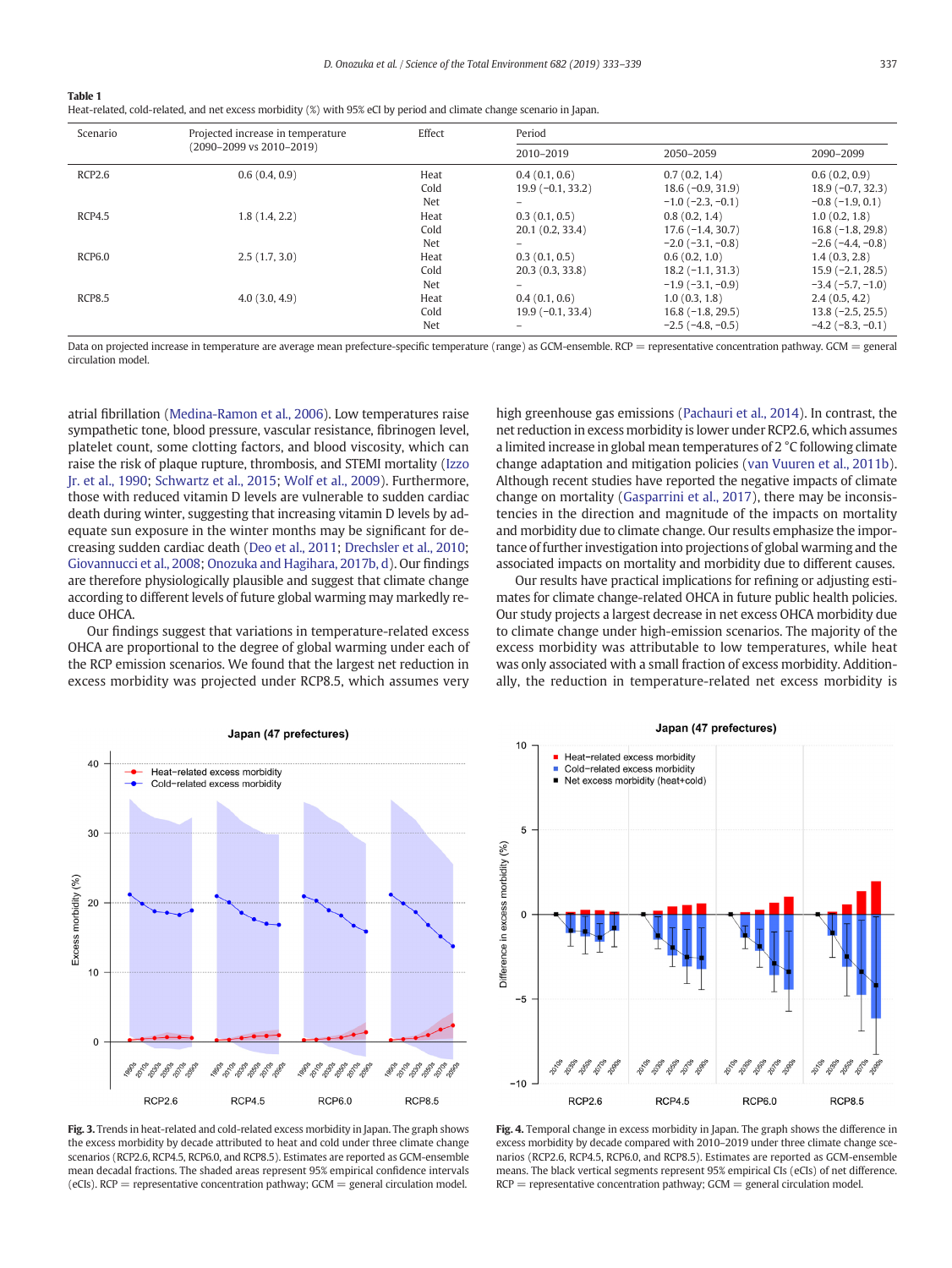<span id="page-5-0"></span>expected to be significant in scenarios of high greenhouse gas emissions. These findings are important for the development of diseasespecific public health policies, and for informing the ongoing international discussion on the health impacts of climate change.

There were several limitations in our study. First, while our projections of temperature-OHCA relationships according to future warming scenarios enabled isolation of the effects of climate change, they did not account for important factors such as demographic changes and adaptation (Arbuthnott et al., 2016; Hajat et al., 2014; [Nordio et al., 2015;](#page-6-0) [O'Neill](#page-6-0) [et al., 2014](#page-6-0)). Especially, since a recent study suggested that gender and age are vulnerability factors for the effect of temperature on OHCA [\(Onozuka and Hagihara, 2017c\)](#page-6-0), demographic and adaptation changes in the future can alter the impact of climate change on OHCA. Therefore, our results should not be interpreted as predictions of future excess morbidity but rather possible outcomes under well-defined but hypothetical scenarios. Second, our projections of temperature-related excess morbidity are subject to considerable uncertainty, especially those associated with the net impact, because of both variability in the climate models and imprecision in the predicted exposure-response correlation (Benmarhnia et al., 2014). Third, we used available outdoor monitoring data from one representative weather station to represent population exposure to the mean temperature. Thus, exposure measurement bias and misclassification should not be ignored. These factors might affect the interpretation of our findings, and additional studies using more precise modeling methods are required to resolve these issues.

In summary, our study indicates that Japan is projected to experience a substantial net reduction in OHCA under higher-emission scenarios. The decrease in risk is limited to a specific morbidity cause, and a broader assessment of cardiovascular disease morbidity within climate change scenarios should consider other direct and indirect impacts.

#### Acknowledgments

We thank Manabu Hasegawa, Takuya Ishizaka, and Kenji Nakanishi for their assistance with acquiring data from the Fire and Disaster Management Agency of the Ministry of Internal Affairs and Communications, Japan.

#### Financial disclosure

This work was supported by the Japan Society for the Promotion of Science (JSPS) KAKENHI Grant Numbers 15K08714, 16H05247, 18K11666, and 19H03900; the Medical Research Council UK (Grant ID: MR/M022625/1); and the Natural Environment Research Council UK (Grant ID: NE/R009384/1). The funding sources had no role in the study design, data collection, data analysis, data interpretation, or preparation of the manuscript.

#### Author contributions

DO made substantial contributions to conception and design, did the statistical analysis, took the lead in drafting the manuscript, and interpreting the results. DO, AG, and FS developed the statistical methods. MH and YH provided data and substantial scientific input in interpreting the results and drafting the manuscript. All gave final approval and agree to be accountable for all aspects of work ensuring integrity and accuracy.

#### Declaration of competing interest

The authors declare that they have no competing interests.

# Appendix A. Supplementary data

Supplementary data to this article can be found online at [https://doi.](https://doi.org/10.1016/j.scitotenv.2019.05.196) [org/10.1016/j.scitotenv.2019.05.196.](https://doi.org/10.1016/j.scitotenv.2019.05.196)

#### References

- Arbuthnott, K., Hajat, S., Heaviside, C., Vardoulakis, S., 2016. [Changes in population sus](http://refhub.elsevier.com/S0048-9697(19)32235-1/rf0005)[ceptibility to heat and cold over time: assessing adaptation to climate change. Envi](http://refhub.elsevier.com/S0048-9697(19)32235-1/rf0005)[ron. Health 15 \(Suppl. 1\), 33](http://refhub.elsevier.com/S0048-9697(19)32235-1/rf0005).
- Benmarhnia, T., Sottile, M.F., Plante, C., Brand, A., Casati, B., Fournier, M., et al., 2014. [Var](http://refhub.elsevier.com/S0048-9697(19)32235-1/rf0010)[iability in temperature-related mortality projections under climate change. Environ.](http://refhub.elsevier.com/S0048-9697(19)32235-1/rf0010) [Health Perspect. 122, 1293](http://refhub.elsevier.com/S0048-9697(19)32235-1/rf0010)–1298.
- Bentsen, M., Bethke, I., Debernard, J.B., Iversen, T., Kirkevåg, A., Seland, Ø., et al., 2013. [The](http://refhub.elsevier.com/S0048-9697(19)32235-1/rf0015) [Norwegian Earth System Model, NorESM1-M](http://refhub.elsevier.com/S0048-9697(19)32235-1/rf0015)–part 1: description and basic evalua[tion of the physical climate. Geosci. Model Dev. 6, 687](http://refhub.elsevier.com/S0048-9697(19)32235-1/rf0015)–720.
- Deo, R., Katz, R., Shlipak, M.G., Sotoodehnia, N., Psaty, B.M., Sarnak, M.J., et al., 2011. [Vita](http://refhub.elsevier.com/S0048-9697(19)32235-1/rf0020)[min D, parathyroid hormone, and sudden cardiac death: results from the Cardiovas](http://refhub.elsevier.com/S0048-9697(19)32235-1/rf0020)[cular Health Study. Hypertension 58, 1021](http://refhub.elsevier.com/S0048-9697(19)32235-1/rf0020)–1028.
- Drechsler, C., Pilz, S., Obermayer-Pietsch, B., Verduijn, M., Tomaschitz, A., Krane, V., et al., 2010. Vitamin D defi[ciency is associated with sudden cardiac death, combined car](http://refhub.elsevier.com/S0048-9697(19)32235-1/rf0025)[diovascular events, and mortality in haemodialysis patients. Eur. Heart J. 31,](http://refhub.elsevier.com/S0048-9697(19)32235-1/rf0025) 2253–[2261.](http://refhub.elsevier.com/S0048-9697(19)32235-1/rf0025)
- Dunne, J.P., John, J.G., Adcroft, A.J., Griffies, S.M., Hallberg, R.W., Shevliakova, E., et al., 2012. GFDL's ESM2 global coupled climate–[carbon earth system models. Part I: physical](http://refhub.elsevier.com/S0048-9697(19)32235-1/rf0030) [formulation and baseline simulation characteristics. J. Clim. 25, 6646](http://refhub.elsevier.com/S0048-9697(19)32235-1/rf0030)–6665.
- Dunne, J.P., John, J.G., Shevliakova, E., Stouffer, R.J., Krasting, J.P., Malyshev, S.L., et al., 2013. GFDL's ESM2 global coupled climate–[carbon earth system models. Part II: carbon sys](http://refhub.elsevier.com/S0048-9697(19)32235-1/rf0035)[tem formulation and baseline simulation characteristics. J. Clim. 26, 2247](http://refhub.elsevier.com/S0048-9697(19)32235-1/rf0035)–2267.
- Field, J.M., Hazinski, M.F., Sayre, M.R., Chameides, L., Schexnayder, S.M., Hemphill, R., et al., 2010. [Part 1: executive summary: 2010 American Heart Association guidelines for](http://refhub.elsevier.com/S0048-9697(19)32235-1/rf0040) [cardiopulmonary resuscitation and emergency cardiovascular care. Circulation 122,](http://refhub.elsevier.com/S0048-9697(19)32235-1/rf0040) S640–[S656.](http://refhub.elsevier.com/S0048-9697(19)32235-1/rf0040)
- Gasparrini, A., Guo, Y., Hashizume, M., Lavigne, E., Tobias, A., Zanobetti, A., et al., 2016. [Changes in Susceptibility to Heat During the Summer: A Multicountry Analysis. Am.](http://refhub.elsevier.com/S0048-9697(19)32235-1/rf0045) [J. Epidemiol. 183, 1027](http://refhub.elsevier.com/S0048-9697(19)32235-1/rf0045)–1036.
- Gasparrini, A., Guo, Y., Sera, F., Vicedo-Cabrera, A.M., Huber, V., Tong, S., et al., 2017. [Pro](http://refhub.elsevier.com/S0048-9697(19)32235-1/rf0050)[jections of temperature-related excess mortality under climate change scenarios.](http://refhub.elsevier.com/S0048-9697(19)32235-1/rf0050) [Lancet Planet Health 1, e360](http://refhub.elsevier.com/S0048-9697(19)32235-1/rf0050)–e367.
- Giovannucci, E., Liu, Y., Hollis, B.W., Rimm, E.B., 2008. [25-hydroxyvitamin D and risk of](http://refhub.elsevier.com/S0048-9697(19)32235-1/rf0055) [myocardial infarction in men: a prospective study. Arch. Intern. Med. 168,](http://refhub.elsevier.com/S0048-9697(19)32235-1/rf0055) 1174–[1180.](http://refhub.elsevier.com/S0048-9697(19)32235-1/rf0055)
- Guo, Y., Barnett, A.G., Pan, X., Yu, W., Tong, S., 2011. [The impact of temperature on mor](http://refhub.elsevier.com/S0048-9697(19)32235-1/rf0060)[tality in Tianjin, China: a case-crossover design with a distributed lag nonlinear](http://refhub.elsevier.com/S0048-9697(19)32235-1/rf0060) [model. Environ. Health Perspect. 119, 1719](http://refhub.elsevier.com/S0048-9697(19)32235-1/rf0060)–1725.
- Guo, Y., Gasparrini, A., Armstrong, B., Li, S., Tawatsupa, B., Tobias, A., et al., 2014. [Global](http://refhub.elsevier.com/S0048-9697(19)32235-1/rf0065) [variation in the effects of ambient temperature on mortality: a systematic evaluation.](http://refhub.elsevier.com/S0048-9697(19)32235-1/rf0065) [Epidemiology 25, 781](http://refhub.elsevier.com/S0048-9697(19)32235-1/rf0065)–789.
- Hagihara, A., Hasegawa, M., Abe, T., Nagata, T., Wakata, Y., Miyazaki, S., 2012. [Prehospital](http://refhub.elsevier.com/S0048-9697(19)32235-1/rf0070) [epinephrine use and survival among patients with out-of-hospital cardiac arrest.](http://refhub.elsevier.com/S0048-9697(19)32235-1/rf0070) [JAMA 307, 1161](http://refhub.elsevier.com/S0048-9697(19)32235-1/rf0070)–1168.
- Hajat, S., Vardoulakis, S., Heaviside, C., Eggen, B., 2014. [Climate change effects on human](http://refhub.elsevier.com/S0048-9697(19)32235-1/rf0075) [health: projections of temperature-related mortality for the UK during the 2020s,](http://refhub.elsevier.com/S0048-9697(19)32235-1/rf0075) [2050s and 2080s. J. Epidemiol. Community Health 68, 641](http://refhub.elsevier.com/S0048-9697(19)32235-1/rf0075)–648.
- Hempel, S., Frieler, K., Warszawski, L., Schewe, J., Piontek, F., 2013. [A trend-preserving bias](http://refhub.elsevier.com/S0048-9697(19)32235-1/rf0080) correction & ndash; the ISI-MIP approach. Earth Syst. Dynam. 4, 219-236
- Iversen, T., Bentsen, M., Bethke, I., Debernard, J.B., Kirkevåg, A., Seland, Ø., et al., 2013. [The](http://refhub.elsevier.com/S0048-9697(19)32235-1/rf0085) [Norwegian Earth System Model, NorESM1-M](http://refhub.elsevier.com/S0048-9697(19)32235-1/rf0085)–part 2: climate response and scenario [projections. Geosci. Model Dev. 6, 389](http://refhub.elsevier.com/S0048-9697(19)32235-1/rf0085)–415.
- Izzo Jr., J.L., Larrabee, P.S., Sander, E., Lillis, L.M., 1990. [Hemodynamics of seasonal adapta](http://refhub.elsevier.com/S0048-9697(19)32235-1/rf0090)[tion. Am. J. Hypertens. 3, 405](http://refhub.elsevier.com/S0048-9697(19)32235-1/rf0090)–407.
- Jones, C.D., Hughes, J.K., Bellouin, N., Hardiman, S.C., Jones, G.S., Knight, J., et al., 2011. [The](http://refhub.elsevier.com/S0048-9697(19)32235-1/rf0095) [HadGEM2-ES implementation of CMIP5 centennial simulations. Geosci. Model Dev. 4,](http://refhub.elsevier.com/S0048-9697(19)32235-1/rf0095) 543–[570.](http://refhub.elsevier.com/S0048-9697(19)32235-1/rf0095)
- Keatinge, W.R., Coleshaw, S.R., Easton, J.C., Cotter, F., Mattock, M.B., Chelliah, R., 1986. [In](http://refhub.elsevier.com/S0048-9697(19)32235-1/rf0100)[creased platelet and red cell counts, blood viscosity, and plasma cholesterol levels](http://refhub.elsevier.com/S0048-9697(19)32235-1/rf0100) [during heat stress, and mortality from coronary and cerebral thrombosis. Am.](http://refhub.elsevier.com/S0048-9697(19)32235-1/rf0100) [J. Med. 81, 795](http://refhub.elsevier.com/S0048-9697(19)32235-1/rf0100)–800.
- Kitamura, T., Kiyohara, K., Sakai, T., Matsuyama, T., Hatakeyama, T., Shimamoto, T., et al., 2016. Public-access defi[brillation and out-of-hospital cardiac arrest in Japan. N.](http://refhub.elsevier.com/S0048-9697(19)32235-1/rf0105) [Engl. J. Med. 375, 1649](http://refhub.elsevier.com/S0048-9697(19)32235-1/rf0105)–1659.
- Lee, J.Y., Kim, H., 2016. [Projection of future temperature-related mortality due to climate](http://refhub.elsevier.com/S0048-9697(19)32235-1/rf0110) [and demographic changes. Environ. Int. 94, 489](http://refhub.elsevier.com/S0048-9697(19)32235-1/rf0110)–494.
- Li, T., Horton, R.M., Bader, D.A., Liu, F., Sun, Q., Kinney, P.L., 2018. [Long-term projections of](http://refhub.elsevier.com/S0048-9697(19)32235-1/rf0115) [temperature-related mortality risks for ischemic stroke, hemorrhagic stroke, and acute](http://refhub.elsevier.com/S0048-9697(19)32235-1/rf0115) [ischemic heart disease under changing climate in Beijing, China. Environ. Int. 112, 1](http://refhub.elsevier.com/S0048-9697(19)32235-1/rf0115)–9.
- Lin, S., Luo, M., Walker, R.J., Liu, X., Hwang, S.A., Chinery, R., 2009. [Extreme high temper](http://refhub.elsevier.com/S0048-9697(19)32235-1/rf0120)[atures and hospital admissions for respiratory and cardiovascular diseases. Epidemi](http://refhub.elsevier.com/S0048-9697(19)32235-1/rf0120)[ology 20, 738](http://refhub.elsevier.com/S0048-9697(19)32235-1/rf0120)–746.
- Medina-Ramon, M., Zanobetti, A., Cavanagh, D.P., Schwartz, J., 2006. [Extreme tempera](http://refhub.elsevier.com/S0048-9697(19)32235-1/rf0125)tures and mortality: assessing effect modifi[cation by personal characteristics and spe](http://refhub.elsevier.com/S0048-9697(19)32235-1/rf0125)cifi[c cause of death in a multi-city case-only analysis. Environ. Health Perspect. 114,](http://refhub.elsevier.com/S0048-9697(19)32235-1/rf0125) 1331–[1336.](http://refhub.elsevier.com/S0048-9697(19)32235-1/rf0125)
- Mignot, J., Bony, S., 2013. [Presentation and analysis of the IPSL and CNRM climate models](http://refhub.elsevier.com/S0048-9697(19)32235-1/rf0130) [used in CMIP5. Clim. Dyn. 40, 2089.](http://refhub.elsevier.com/S0048-9697(19)32235-1/rf0130)
- Mozaffarian, D., Benjamin, E.J., Go, A.S., Arnett, D.K., Blaha, M.J., Cushman, M., et al., 2015. Heart disease and stroke statistics—[2015 update: a report from the American Heart](http://refhub.elsevier.com/S0048-9697(19)32235-1/rf0135) [Association. Circulation 131, e29](http://refhub.elsevier.com/S0048-9697(19)32235-1/rf0135)–322.
- Nichol, G., Thomas, E., Callaway, C.W., Hedges, J., Powell, J.L., Aufderheide, T.P., et al., 2008. [Regional variation in out-of-hospital cardiac arrest incidence and outcome. JAMA](http://refhub.elsevier.com/S0048-9697(19)32235-1/rf0140) [300, 1423](http://refhub.elsevier.com/S0048-9697(19)32235-1/rf0140)–1431.